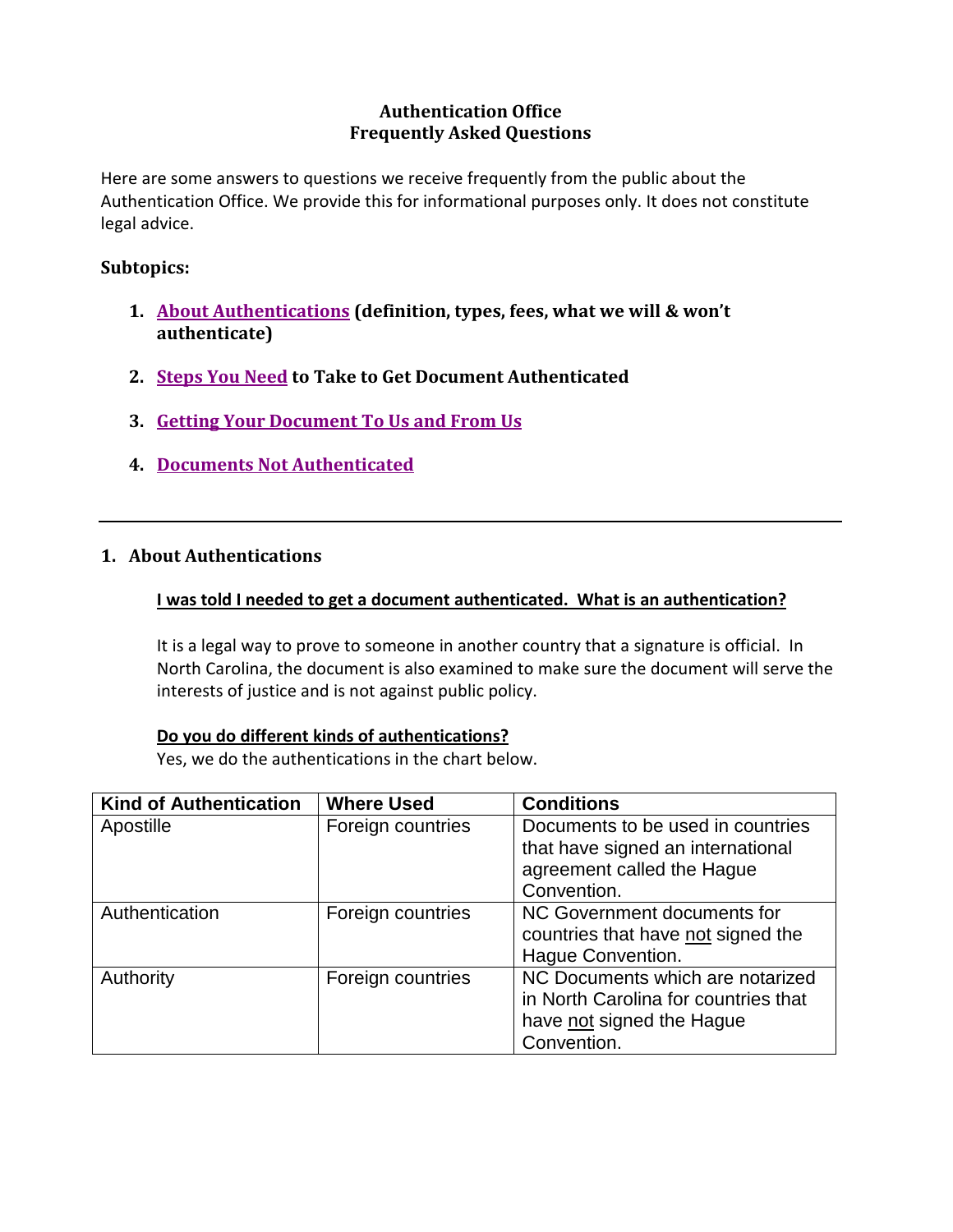# **Will you authenticate my document from another state or country?**

No, we can't authenticate an out-of-state document.

## **I have a document that is not English. Will you authenticate it?**

We can only authenticate it if you also give us a certified or notarized copy of the document in English.

# **I have a document from the State of North Carolina that I want to get authenticated. It is old – from before 2000. Can you authenticate it for me?**

No, we look to signatures of record for state officials when authenticating documents. This office does not have official signatures prior to the year 2000. The official signature certifying the document has to be from April 2000 or later.

### **I have a document I want authenticated. Can I do it online?**

No, we don't do online authentications.

### **Do you have forms I can use to get my document authenticated?**

Yes, we have some forms available. [Click here for](http://www.secretary.state.nc.us/authen/samples.aspx) the forms. [Click here for the](http://www.secretary.state.nc.us/authen/cover.aspx) required cover [letter.](http://www.secretary.state.nc.us/authen/cover.aspx)

### **How much do I have to pay you to get my document authenticated?**

| <b>Kind of Authentication</b>                                            | <b>Fee for Original</b> | <b>Fee for Duplicate Originals</b>                                                                                                                                                                                          |
|--------------------------------------------------------------------------|-------------------------|-----------------------------------------------------------------------------------------------------------------------------------------------------------------------------------------------------------------------------|
| <b>Adoption related</b><br>Apostille, Authentication<br>or Authority     | $$10.00$ (U.S.)         | \$5.00 (U.S.) for each duplicate<br>original ordered at the same time as<br>the 1 <sup>st</sup> original.**<br>* \$10.00 for each duplicate original<br>ordered at a different time than the<br>1 <sup>st</sup> original.** |
| <b>Non-Adoption related</b><br>Apostille, Authentication<br>or Authority | $$10.00$ (U.S.)         | \$10.00 (U.S.) for each duplicate                                                                                                                                                                                           |

**\*\* If you are requesting duplicate original authentications, you need to include all original documents for processing, we don't authenticate copies of an original for duplicate purposes.**

### **I want a refund. Can I get one?**

We will only refund your fee if:

- A. You cancel the request before we finish processing it, or
- B. We reject the request to authenticate your document.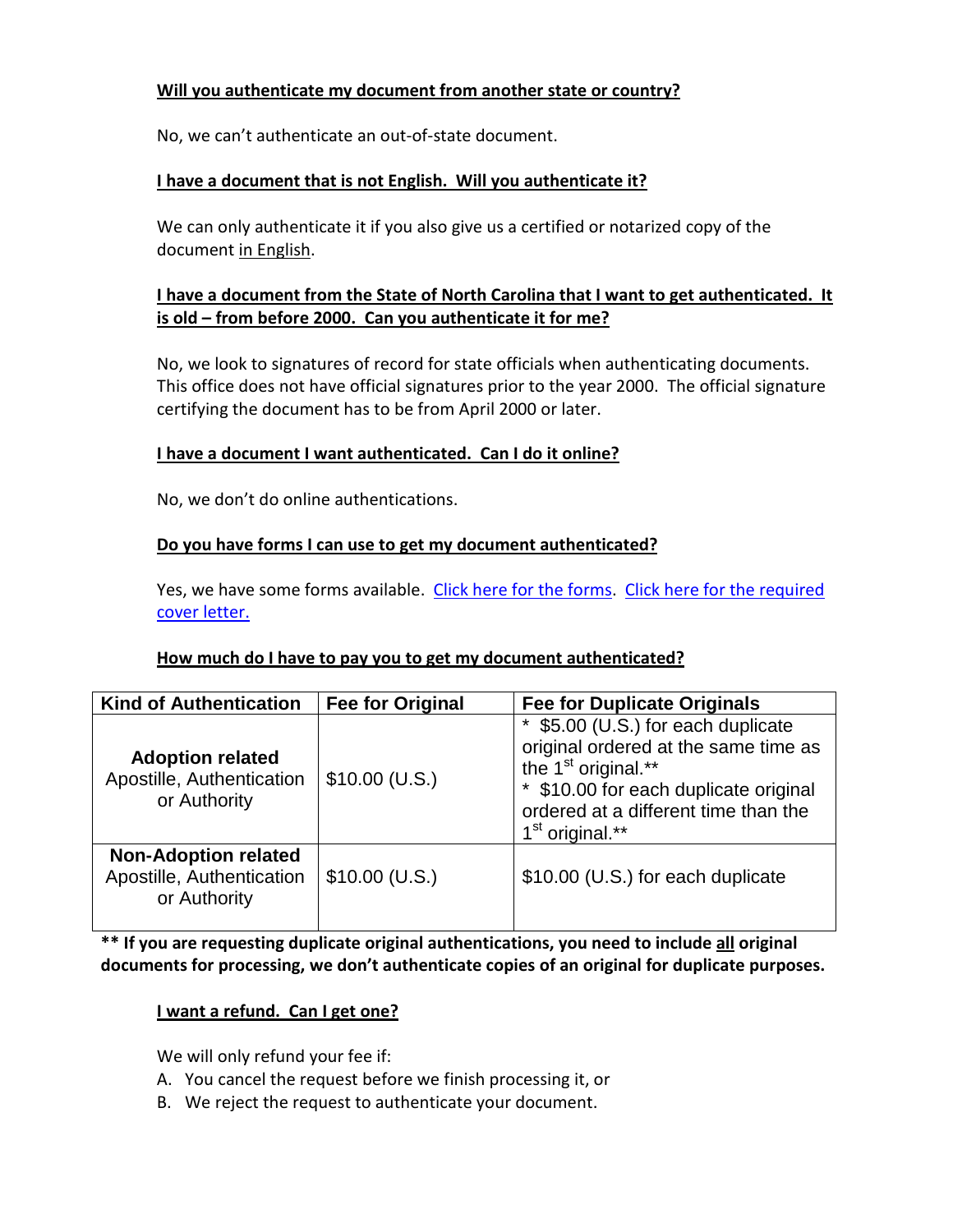# **I want to get a certified copy of a document from the Secretary of State's files. It is for use in another country. How do I do that?**

If you want a copy of a document from the Corporations Division, follow these steps:

- A. Call us at 919-807-2225.
- B. Tell our employee that you want to order a certified document to be authenticated and give the employee the details.
- C. Our employee will tell you how much you need to pay.
- D. Our employee will e-mail you a copy of the invoice to either pay by check or pay online. Online payment instructions are on the invoice.
- E. Then you need to gather all these things:
	- a. A copy of the invoice
	- b. A cover sheet for Authentications [\(click here for a sample cover sheet\)](http://www.secretary.state.nc.us/authen/cover.aspx)
	- c. A self-address stamped return envelope or pre-paid (online) courier label
	- d. If you didn't pay the invoice online, a check in the amount listed on the invoice. You need to make the check payable to the NC Secretary of State. The check must be:
		- $\triangleq$  A certified check
		- $\triangleq$  A money order, or
		- $\triangleq$  A business or personal check which includes the address and telephone number. The check cannot be a starter or counter check.
- F. Send everything to us. You will find addresses and contact information in the next set of FAQs.
- G. We will not start processing your request until we get the complete package from you.

**[Return to the beginning of the document](#page-0-1)**

# <span id="page-2-0"></span>**2. Steps You Need to Take to Get Document Authenticated**

### **What are the steps to get documents authenticated?**

There are more steps to get a document authenticated that we can include in a Frequently Asked Question. So:

- A. If you want to get an apostille, [click here for details](http://www.secretary.state.nc.us/authen/aposinfo.aspx)
- B. If you want to get a document authenticated for use in a foreign country, click here [for details.](http://www.secretary.state.nc.us/authen/authinfo.aspx) Use the same procedure for authentication and authority.

**[Return to the beginning of the document](#page-0-1)**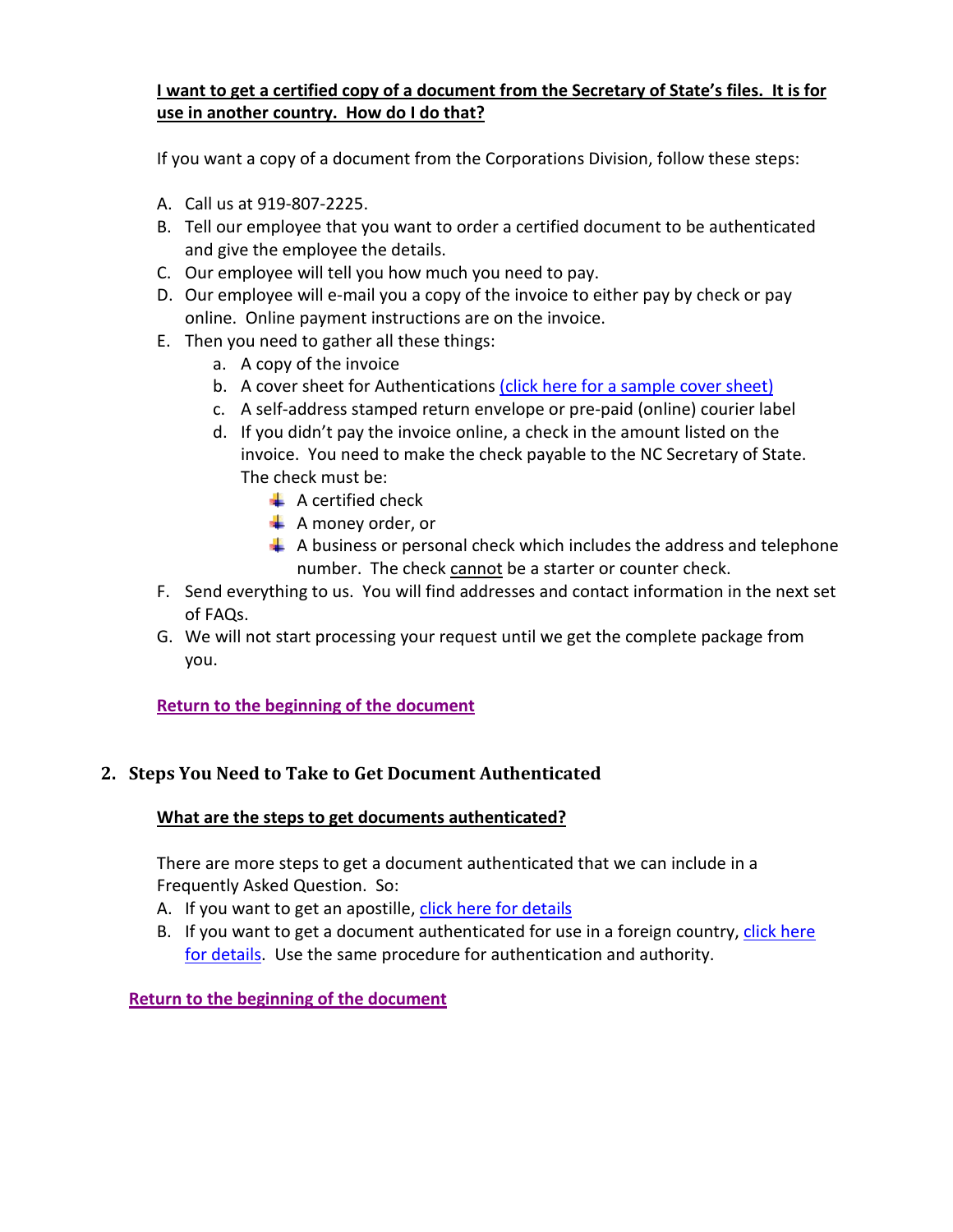# <span id="page-3-0"></span>**3. Getting Your Document to Us and from Us**

### **I have a document I want to get authenticated. Where do I send it or can I bring it?**

| <b>Telephone</b>                      | There is write you need to miow to seria or bring your abcarrient to as.<br>919-807-2140                                                                                                                      |                                                                                            |  |
|---------------------------------------|---------------------------------------------------------------------------------------------------------------------------------------------------------------------------------------------------------------|--------------------------------------------------------------------------------------------|--|
| E-mail                                | authen@sosnc.com                                                                                                                                                                                              |                                                                                            |  |
| <b>By US Postal</b><br><b>Service</b> | NC Department of the Secretary of State<br><b>ATTN: Authentications</b><br>PO Box 29622<br>Raleigh, NC 27626-0622                                                                                             | Pay by check in U.S. dollars made out<br>to:<br>NC Secretary of State                      |  |
| <b>By Delivery</b><br><b>Service</b>  | NC Department of the Secretary of State<br><b>ATTN: Authentications</b><br>2 South Salisbury Street<br>Raleigh, NC 27601                                                                                      | Pay by check in U.S. dollars made out<br>to:<br>NC Secretary of State                      |  |
| <b>Hand Delivery</b>                  | $8:00$ a.m. $-5:00$ p.m.<br>Monday - Friday except Federal and<br>State Holidays.<br>NC Department of the Secretary of State<br><b>ATTN: Authentications</b><br>2 South Salisbury Street<br>Raleigh, NC 27601 | Pay by check in U.S. dollars made out<br>to:<br>NC Secretary of State<br>OR.<br>Exact cash |  |

Here is what you need to know to send or bring your document to us:

### **I need to get a document authenticated. Can I make an appointment to get it done?**

No, we don't make appointments to authenticate documents. However, if you drop your document off early in the day, you may be able to pick it up later the same day.

# **I want to bring documents to your office to be authenticated. How soon can I get them back from you if I hand deliver them?**

If your authentication request is complete, and you hand deliver it to our office, we do our best to make the schedule below from Monday to Friday excluding State holidays.

|                                                              | <b>COMPLETE request with less than</b><br>31 documents |                             | <b>COMPLETE request with more</b><br>than 31 documents |                                  |
|--------------------------------------------------------------|--------------------------------------------------------|-----------------------------|--------------------------------------------------------|----------------------------------|
| <b>Time of Document</b><br><b>Drop-Off</b>                   | Before 10 a.m.                                         | After 10 a.m.               | Before 10 a.m.                                         | After 10 a.m.                    |
| Day You Can Pick<br><b>Them Up</b>                           | <b>Same Day</b>                                        | <b>Next business</b><br>day | <b>Next business</b><br>day                            | <b>Next business</b><br>day      |
| <b>Time of Day When</b><br><b>Documents will be</b><br>ready | 4:30 p.m.                                              | After 11 a.m.               | After 11 a.m.                                          | Call for status<br>after 11 a.m. |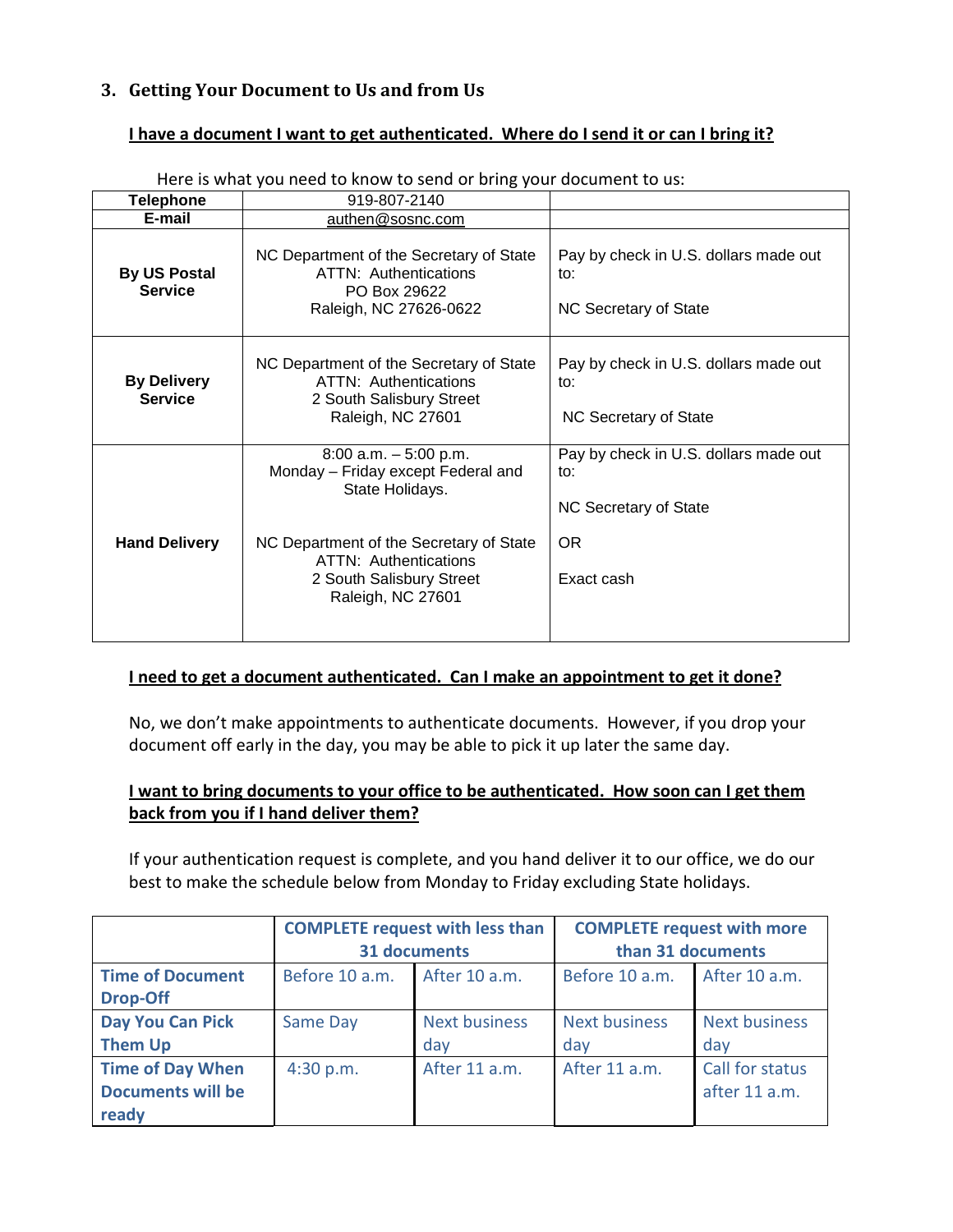# **If I send my documents to you in the mail or with a delivery service, how soon can I get them back from you?**

The answer depends on:

- A. Whether your authentication request was complete,
- B. Whether you sent us a pre-paid return envelope or some kind, and
- C. What kind of pre-paid return envelope you sent us.



### **Your charts say the request must be "complete". What do you mean by "complete"?**

That means you have to include all of these things with your authentication request:

- A. The original document(s) to be authenticated with original signatures.
- B. A cover letter [\(click here for sample\)](http://www.secretary.state.nc.us/authen/cover.aspx) with:
	- a. A contact name
	- b. Daytime telephone number
	- c. The country where the document will be used
- C. The correct fee.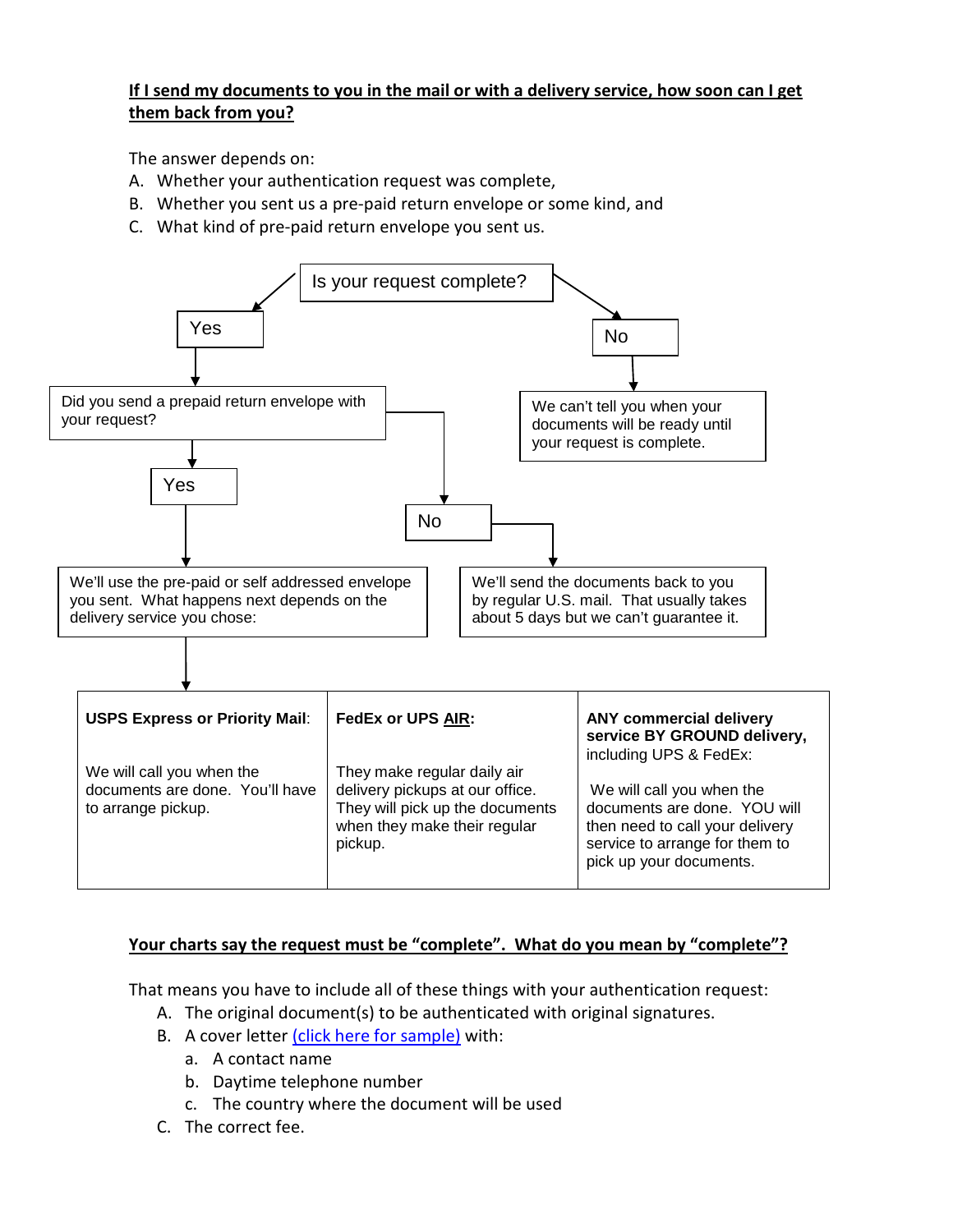- D. A certified or notarized English translation of the original document if it is in a different language.
- E. A pre-paid return envelope from the US Postal Service, a commercial delivery service, or a self-address stamped envelope.

# **My document needs to go to another country after you authenticate it. Will you send it for me?**

Yes, but ONLY if you give us a "pre-paid" (not a label with an account number) delivery service shipping label to use. We will not send your documents outside the United State using regular U.S. Mail. (See below on what a pre-paid label is.)

# **How can I arrange to use a courier delivery service to send and receive my documents?**

- 1. Decide which delivery service you want to use. We can't recommend a service to you. We can tell you that some of the delivery services we see people use are:
	- A. FedEx: [www.fedex.com/us](http://www.fedex.com/us) 1-800-gofedex (1-800-463-3339)
	- B. UPS: [www.ups.com](http://www.ups.com/) 1-800-pickups (1-800-742-5877)
	- C. USPS Express Mail or Priority Mail from your local Post Office
- 2. Decide what kind of delivery service pick-ups you want to use. There are 2 kinds of delivery service pick-up at our office:
	- Ground pick-up
	- Air pick-up

For any kind of "ground" pick-up, we'll call you when the documents are ready. Then you'll have to call your delivery service and get them to pick up the documents.

If you choose UPS or FedEx "air" pick-up, the pick-up happens automatically. That's because those 2 delivery services make scheduled air pick-ups at our office every day.

- 3. Send us your documents, cover letter, pre-paid shipping label, envelope, payment, etc.
- 4. We'll send the documents back to you. How that happens depends on you. If you don't send a pre-paid label, we'll use regular US mail. If you do send us a pre-paid label:
	- \* If it's a "ground" pick-up label, we'll call you at the number you put on the cover letter. Then you have to call your delivery service and tell them to come get your documents.
	- \* If it's a FedEx or UPS "air" pick-up label, they'll pick it up automatically when they make a scheduled trip to our office.

Either the USPS or the delivery service you chose will deliver the documents to you.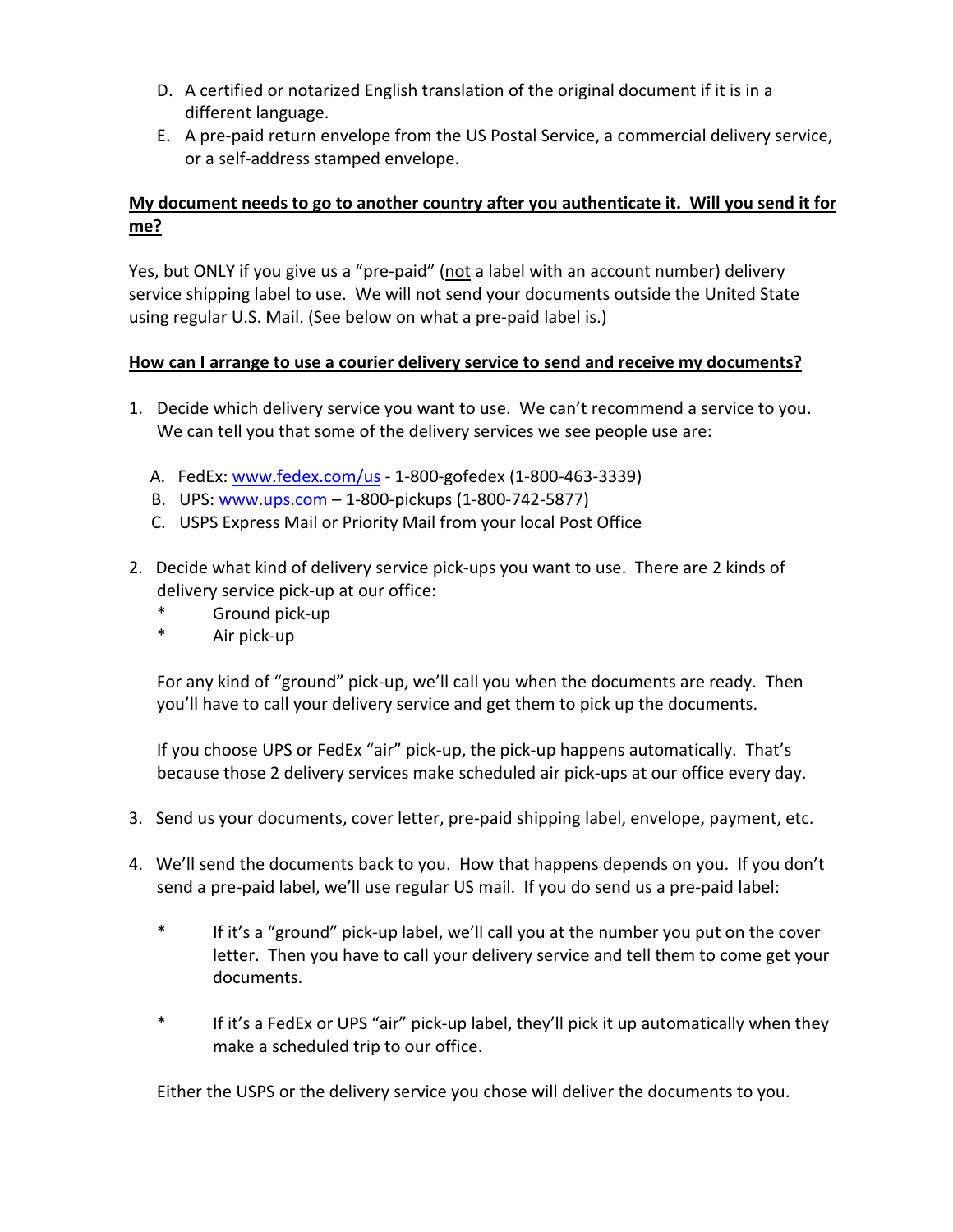# **What is a pre-paid return shipping label from a courier service?**

It is a shipping label printed from the vendor's (i.e., FedEx or UPS) website that has already been paid for or purchased directly from their store. The label indicates the address where it is to be sent has a barcode, tracking number and you pay for it online or in person. It must be a computer printed label. (Click here for samples)

## **How can I get a pre-paid return label (shipping label)?**

### **Shipping Documents (label)**

If you want your documents back faster than USPS regular mail, you may want to use a delivery service. To do that, you'll have to send us a pre-paid shipping label for the delivery service with your documents.

You can get a shipping label by:

| Online                                      | In person                                      |
|---------------------------------------------|------------------------------------------------|
| 1. Go to your delivery service's website.   | 1. Go to the physical location of the delivery |
| We've provided some of those websites       | service or one of its outlets.                 |
| below but there are others you can use.     |                                                |
|                                             | 2. Explain what you need.                      |
| 2. Follow the directions at the website.    |                                                |
|                                             | 3. Give them the information to go on the      |
| 3. At most of the websites, you can pay by: | label.                                         |
| * Using an account number you have          |                                                |
| Or                                          | 4. Pay.                                        |
| * Making a payment with a credit card       |                                                |
|                                             | 5. They'll give you the pre-paid shipping      |
| 4. Then print your pre-paid shipping label. | label.                                         |
|                                             |                                                |
| 5. Be sure to keep a copy or at least the   | 6. Be sure to keep a copy or at least the      |
| number on your label.                       | number on your label.                          |

**Remember:** If you don't give us a pre-paid shipping label, we'll return your documents by regular USPS mail.

**[Return to the beginning of the document](#page-0-1)**

### <span id="page-6-0"></span>**4. Documents Not Authenticated**

### **My request to authenticate a document was rejected. Why?**

Look at the rejection letter you got from us. The reason we rejected your document in included in the letter.